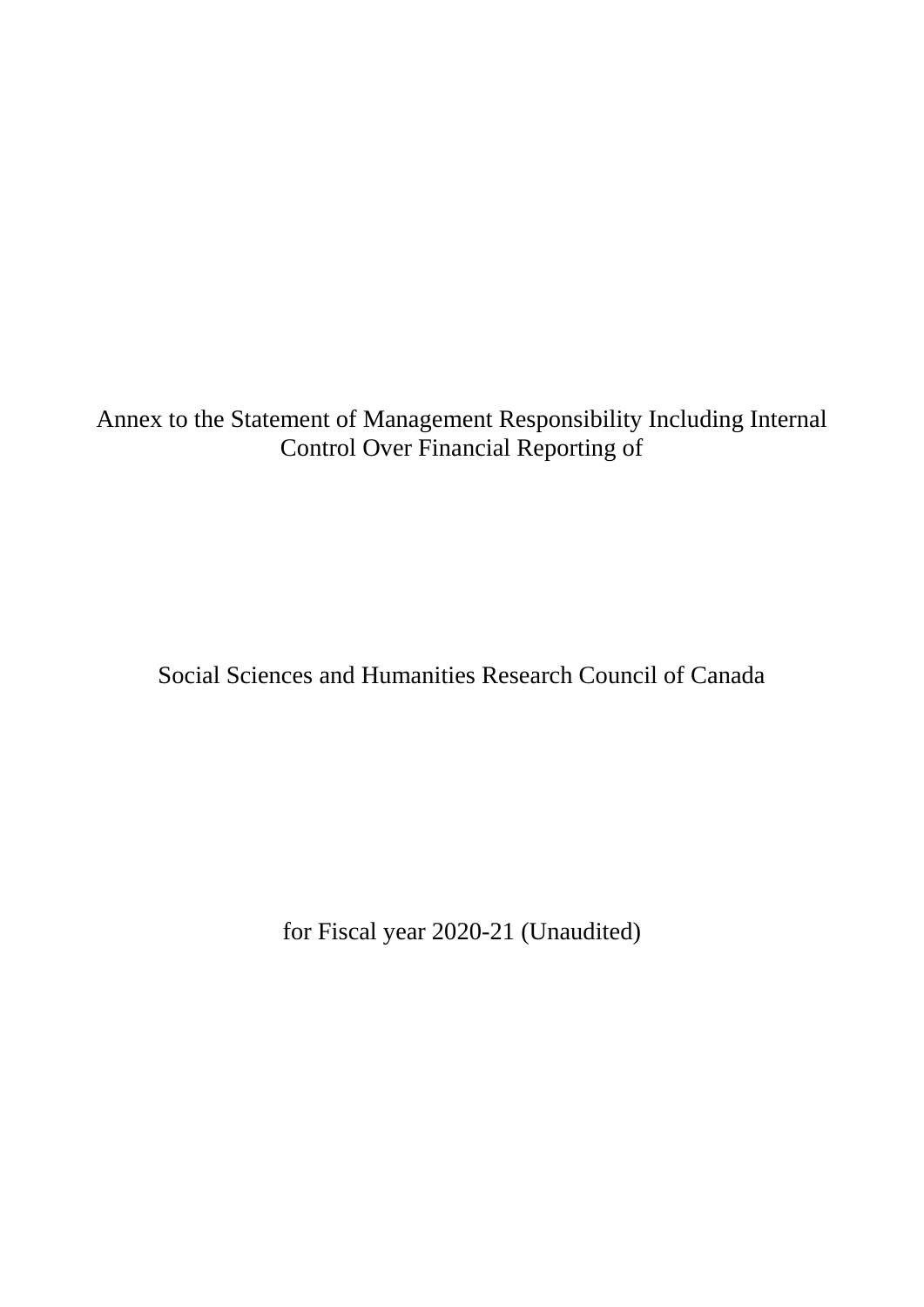# Table of contents

| 2. DEPARTMENTAL SYSTEM OF INTERNAL CONTROL OVER FINANCIAL REPORTING 1 |  |
|-----------------------------------------------------------------------|--|
|                                                                       |  |
|                                                                       |  |
|                                                                       |  |
|                                                                       |  |
|                                                                       |  |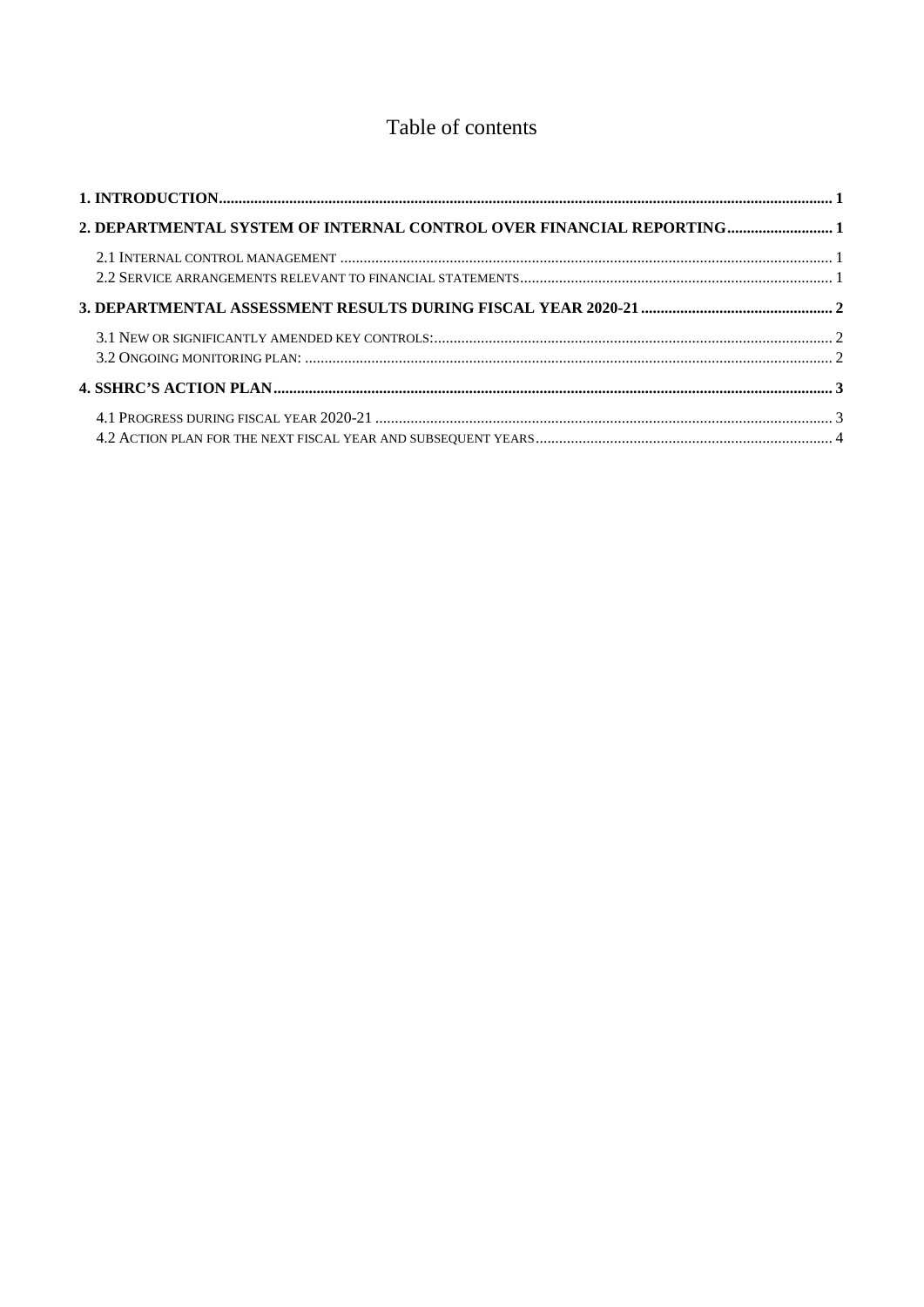## <span id="page-2-0"></span>**1. Introduction**

This document provides summary information on the measures taken by the Social Sciences and Humanities Research Council of Canada (SSHRC) to maintain an effective system of internal control over financial reporting (ICFR), including information on internal control management, assessment results and related action plans.

Detailed information on the department's authority, mandate and program activities can be found in the 2019-20 [Departmental Results Report](https://www.sshrc-crsh.gc.ca/about-au_sujet/publications/drr/2019-2020/drr-rrm-eng.aspx) and the 2021-22 [Departmental Plan.](https://www.sshrc-crsh.gc.ca/about-au_sujet/publications/dp/2021-2022/dp-eng.aspx)

# <span id="page-2-1"></span>**2. Departmental system of internal control over financial reporting**

## <span id="page-2-2"></span>**2.1 Internal control management**

SSHRC has a well-established governance and accountability structure to support departmental assessment efforts and oversight of its system of internal control. A departmental internal control management framework, approved by the President and the CFO, is in place and includes:

- Organizational accountability structures as they relate to internal control management to support sound financial management including roles and responsibilities for senior managers in their areas of responsibility for control management;
- Through the annual Performance Management and Employee Assessment Agreements, all employees are to certify and attest that they have read the Value and Ethics Code for the Public Service. The Code outlines accountability for responsible conduct;
- Guidance to business process owners regarding impacts of changes on internal controls;
- Ongoing communication and training on statutory requirements, and policies and procedures for sound financial management and control; and
- Monitoring of, and regular updates on, internal control management, as well as the provision of relevant assessment results and action plans to the President, CFO and the Internal Audit Committee (IAC).

## <span id="page-2-3"></span>**2.2 Service arrangements relevant to financial statements**

SSHRC relies on other organizations for the processing of certain transactions or the provision of information, which impacts its financial statements as follows:

## **Common Arrangements**

- Public Services and Procurement Canada, which administers the payments of salaries and the procurement of some goods and services in accordance with SSHRC's Delegation of Authority, and the provision of accommodation services;
- Department of Justice Canada provides legal advice and services with respect to potential liabilities and claims to which SSHRC may be subject in the normal course of operations; and
- Treasury Board Secretariat, which provides information on public sector insurance and centrally administers payment of the employer's share of contributions toward statutory employee benefit plans.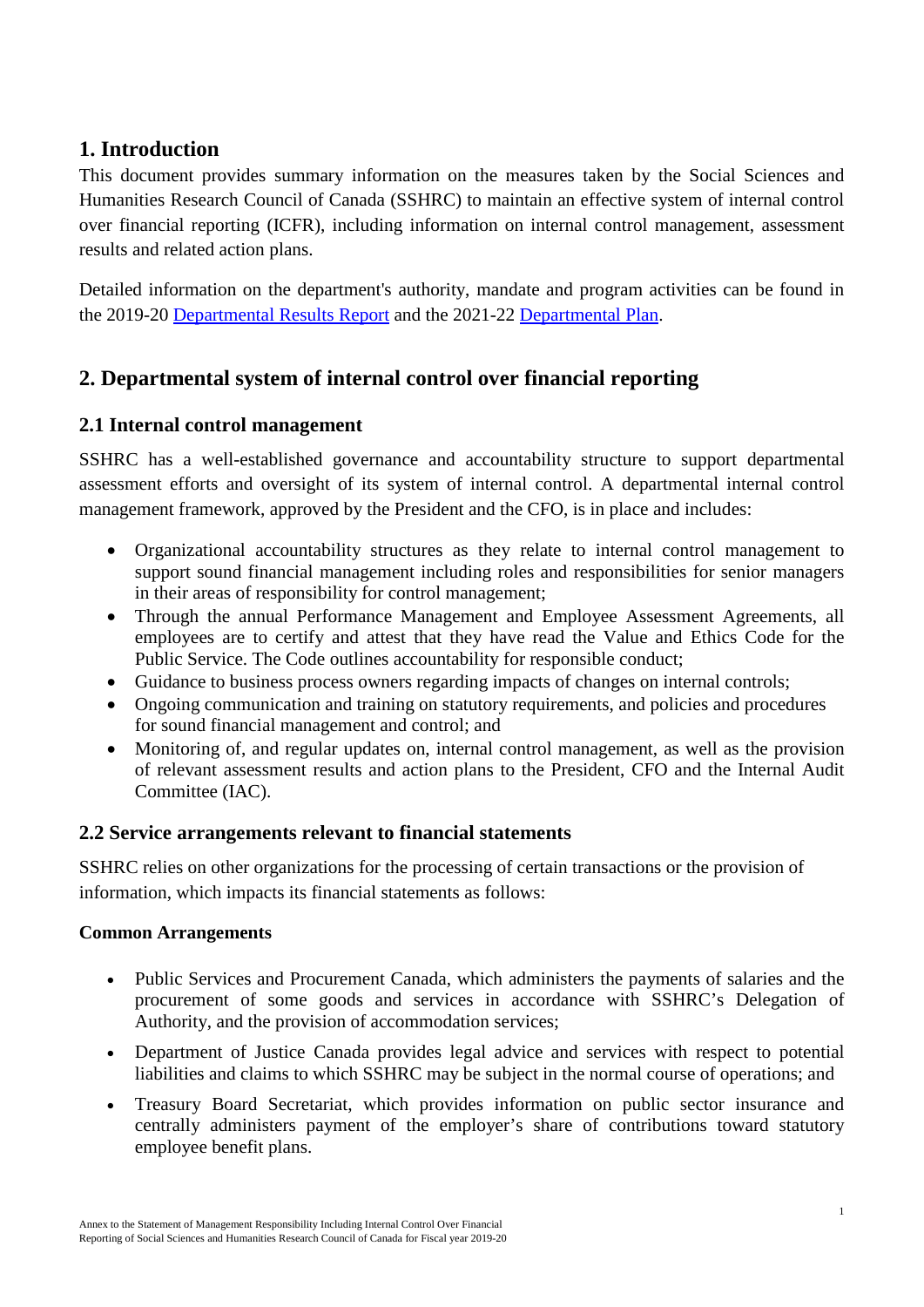#### **Specific Arrangements**

SSHRC administers funds received from other government departments and agencies to issue grants, scholarships and related payments on their behalf. During the year, SSHRC administered \$441 million (\$427 million in 2019-20) in funds for grants and scholarships. These expenses are not reflected in SSHRC's financial statements but rather are recorded in the financial statements of the departments or agencies that provided the funds.

## <span id="page-3-0"></span>**3. Departmental assessment results during fiscal year 2020-21**

The following table summarizes the status of the ongoing monitoring activities according to the previous fiscal year's rotational plan.

Progress during the 2020-21 fiscal year:

| Element in previous year's rotational ongoing  | <b>Status</b>                                       |  |  |
|------------------------------------------------|-----------------------------------------------------|--|--|
| monitoring plan                                |                                                     |  |  |
| <b>Budgeting and Forecasting</b>               | Due to unexpected circumstances and competing       |  |  |
|                                                | priorities, the assessment could not be completed   |  |  |
|                                                | in fiscal 2020-21 and is deferred to fiscal 2021-22 |  |  |
|                                                | for the design assessment and operating             |  |  |
|                                                | effectiveness testing.                              |  |  |
| Financial Reporting: Period End                | Completed as planned; remedial actions have         |  |  |
|                                                | been identified and implemented.                    |  |  |
| Financial Reporting: Year End                  | Completed as planned; remedial actions have         |  |  |
|                                                | been identified and implemented.                    |  |  |
| <b>Information Technology General Controls</b> | Completed as planned; remedial actions have         |  |  |
| (ITGC) – Financial System (FreeBalance)        | been identified and implemented, with the           |  |  |
|                                                | exception of one recommendation relating system     |  |  |
|                                                | access upon employee departure which is             |  |  |
|                                                | expected to be remediated by September 2021.        |  |  |

#### <span id="page-3-1"></span>**3.1 New or significantly amended key controls:**

In the current fiscal year, there were no significantly amended key controls in existing processes which required a reassessment and there were no new processes to test for design and operating effectiveness.

### <span id="page-3-2"></span>**3.2 Ongoing monitoring plan:**

As part of its rotational ongoing monitoring plan, the department completed its reassessment of the financial controls related to Financial Reporting: Period End and Year End, and ITGC – Financial System (FreeBalance). Most of the key controls tested performed as intended, with remediation required as follows: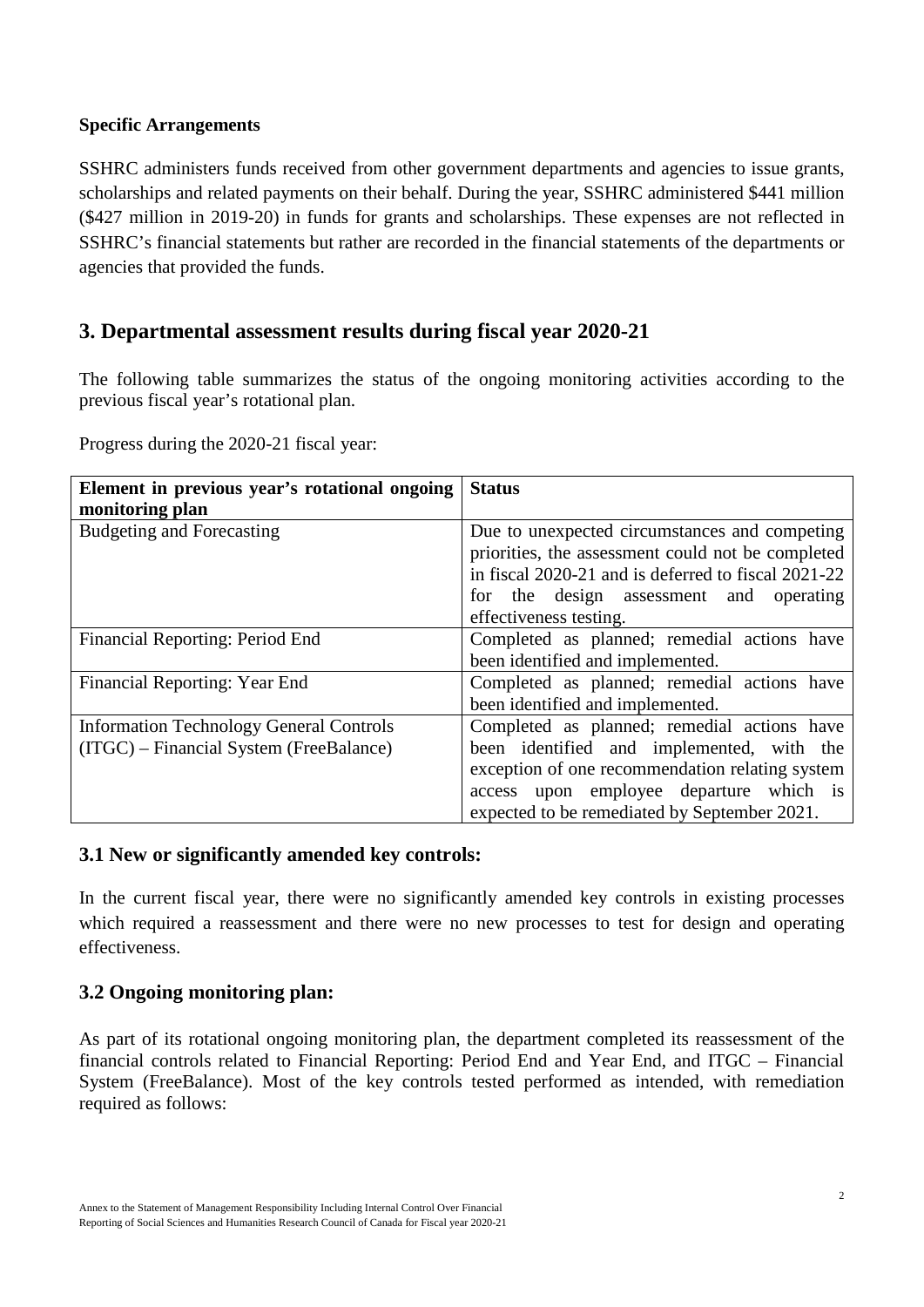### **Financial Reporting: Period End**

- Out of six (6) key controls, no exceptions were found at the operating effectiveness testing.
- Two (2) low risk observations were noted at the design level of controls and recommendations were reported and promptly implemented to strengthen the process review over month end accounting transactions.
- The overall conclusion is that the process is working as intended. Revisions have been made to the design in order to include two additional key controls and to update the documented process.

### **Financial Reporting: Year End**

- Out of twenty-six (26) key controls, five (5) resulted in exceptions noted at the operating effectiveness level, all of which were assessed as medium risk.
- Four (4) exceptions related to a lack of segregation of duties for manual journal entries.
- One (1) exception was noted emanating from lack of a documented process review.
- All recommendations to enforce segregation of duties' controls, and set up a consistent review process have been implemented.

### **ITGC – Financial System (FreeBalance)**

- $\bullet$  Out of eight (8) key controls tested related to access management, five (5) observations were noted. Three (3) were deemed high risk, one (1) medium risk and one (1) low risk.
- Out of four (4) key controls tested related to change management no exceptions were noted.
- A management action plan was developed where four (4) out five (5) observations have already been rectified.
- The last observation that is "in progress" relates to revocation of access for employees who are no longer part of the organization. It is expected to be fully addressed by September 2021.

## <span id="page-4-0"></span>**4. SSHRC's Action Plan**

### <span id="page-4-1"></span>**4.1 Progress during fiscal year 2020-21**

From the assessments completed in prior fiscal years, all recommendations have been addressed for Grants and Scholarships and Entity Level Controls.

The outstanding recommendations are presented as follows:

<span id="page-4-2"></span>ITGC Controls related to Research Portal 1.0: Out of the nine (9) total observations, seven (7) have been fully implemented. The outstanding recommendations are in progress to be implemented by the end of Q4 2021-2022 and during 2022-23, and are related to system access and password configurations.